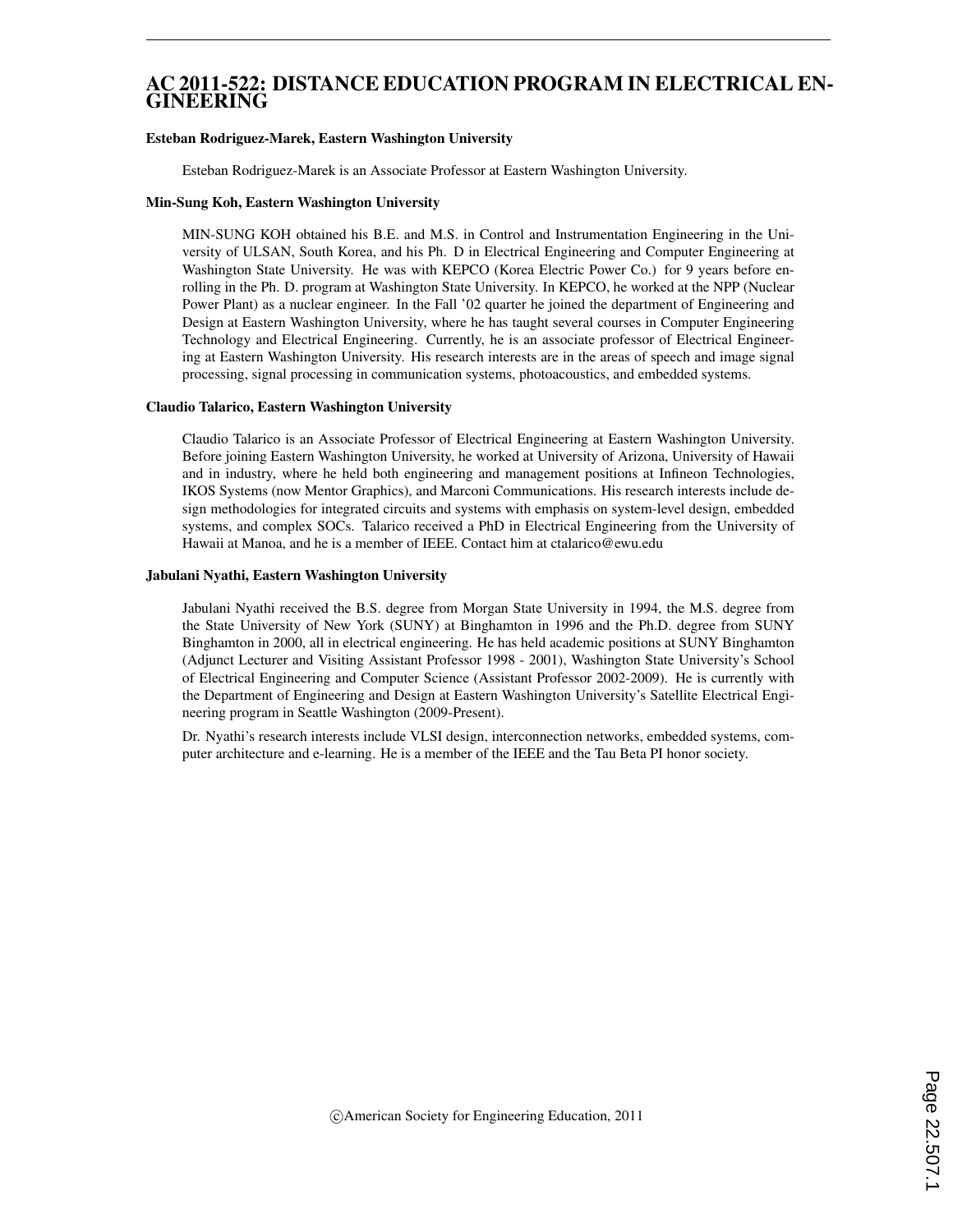# **Distance Education Program in Electrical Engineering**

### **Abstract**

Traditional engineering programs are taught in a class setting, accompanied with laboratory exercises that complement lecture and reinforce theory. This is the ideal format, as students have easy access to both faculty and laboratories. Many times, however, students are place-bound in locations where they do not have access to institutions offering engineering programs. Furthermore, engineering degrees are expensive degrees and opening one requires a significant investment from the organization and/or the state. On the other hand, many community colleges have laboratories that are highly underutilized despite being adequate for undergraduate instruction. Following this reasoning Eastern Washington University (EWU) extended its established Electrical Engineering (EE) program into the Seattle metro area by partnering with North Seattle Community College (NSCC). Upon finishing their two-year degree at the community college, students start taking classes imparted by EWU faculty both through two-way interactive TV broadcasting and in the internet through Webex. This paper documents the various lessons learned through the first year of class delivery, including lecture delivery through TV broadcasting, dual-site laboratory management, advising issues, etc. Furthermore, it presents a model for a successful partnership between a four-year institution and a community college.

### **I. Introduction**

For decades, engineering has been taught in an all too familiar method: Theory is imparted in a classroom and reinforced in a laboratory where either a faculty member or a graduate student assists students with their experiments. Student cohorts consists of a generally uniform group of students who have just finished high-school, live in dormitories or apartments close to lecture halls and have yet to have a taste of being part of the labor force. The few students not fitting that description are denominated "non-traditional," as they rarely amount to significant percentage of the student population. Many of these non-traditional students never even make it to a university not for lack of motivation, but for a variety of reasons. For example, they may be place-bound in locations where there are no engineering programs, or not have schedules flexible enough to accommodate the time intensive engineering classes, or simply the available programs have large class sizes leading to instruction that does not match their learning style.

One solution to this problem is to open more engineering programs wherever a need can be demonstrated to exist. This, however, is an impractical solution, as engineering programs are very expensive to set up and run, requiring not one, but several laboratories to match the needs of the various classes. For example, a typical electrical engineering curriculum has dedicated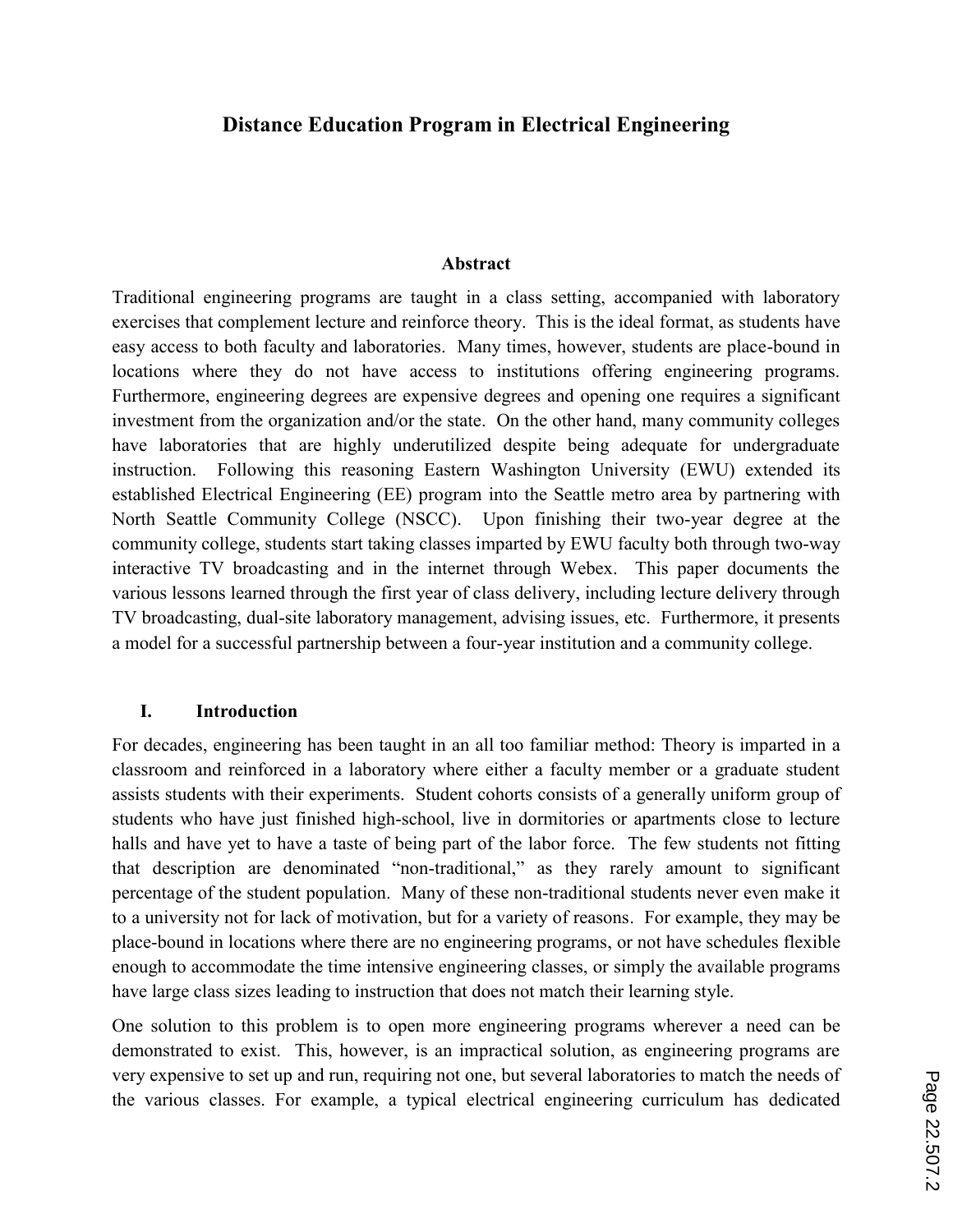laboratories for circuits, electronics, digital logic, power systems, microcontrollers, etc. While some of these can be combined into one laboratory (e.g. circuits and electronics), more commonly the variety of the equipment needed calls for several special-purpose labs which, in turn, need to be furnished, wired with proper emergency breakers, etc. The financial hurdle is only accentuated by the fact that engineering courses cannot exist in isolation, i.e. the degree requires a variety of supporting courses in Mathematics, Physics, Chemistry, English, etc. Additionally, a plethora of student services, such as financial aid, library material, bookstores, etc., should be made available.

Coincidentally, a system of community colleges exists in the country that typically provides all students services and teaches most supporting classes needed by engineering degrees. Many of these community colleges have laboratories used both for vocational and pre-engineering programs. These laboratories tend to be well equipped and grossly underutilized [1]. A logical conclusion, then, suggests itself: The resources available through the community college system must be coupled with those of four-year programs to offer engineering programs. The solution has three main advantages. First, universities offering 4-year engineering programs can reach a student population previously outside of their geographical scope without having to invest large amounts of money to set up laboratories and offer student services. Second, community colleges have a much more efficiently utilized set of laboratories and, thus, a much better return for the taxpayer's investment. Third, and most important, large numbers of students previously unable to attend an engineering program are provided with an opportunity.

The reasoning above, although providing a win-win situation to all constituents, requires a complicated process to be set up, as large entities are slow-reacting and, generally, try to avert radical changes. Navigating through the political maze can only be done if both organizations are completely sold on the idea. However, even once the administrative obstacles are overcome, we are still left with the biggest challenge of them all: Successful class delivery. Issues such as how to best present the material to the student, how are laboratories going to be done, grading, faculty availability, etc. still remain to be addressed. This paper documents the various lessons learned through the first year of the collaboration between Eastern Washington University (EWU) and North Seattle Community College (NSCC) to offer electrical engineering (EE) at the NSCC campus. Section II describes the extensive planning process carried by the two institutions, as well as the curriculum tailored for the non-traditional students expected to account for the majority of the student population. Administrative issues are addressed in section III, followed by classroom and laboratory issues in section IV. Finally, conclusions and closing remarks are presented in section V.

# **II. Collaborative Planning Between EWU and NSCC**

The EE degree at EWU is housed by the Department of Engineering & Design (E&D). EWU is a midsized (i.e. ~10,000) regional comprehensive university located in the east side of the state. The EE program is accredited by the Accreditation Board for Engineering and Technology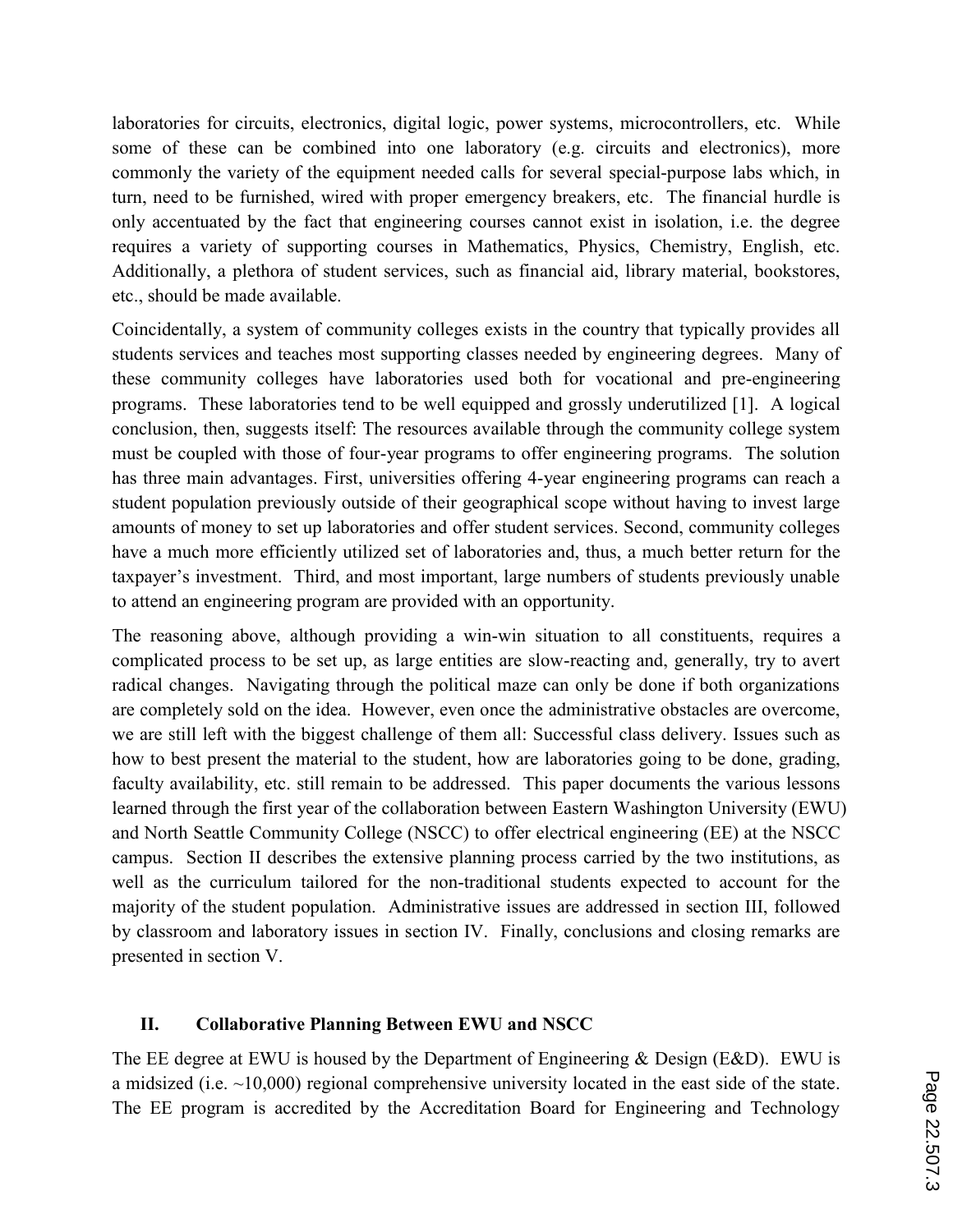(ABET) [2], and graduates about 15 students per year. A few years ago EWU was approached by the American Electronics Association (AeA) about filling a crucial need for electrical engineers on the west side of the State. The AeA was responding to an internal report generated by a task force from its state Council which advised that "state colleges and universities must increase capacity and improve access for would-be students" and that "the legislature should focus on funding new capacity in higher education." The only State university on the west side of the state offering an EE degree received state funding to increase capacity by 20%, but the need for more qualified graduating engineers remained unmet. The AeA had identified NSCC as a well suited community college partner for EWU, as its laboratories had been recently renovated to include state-of-the-art equipment for the pre-engineering and other technologyrelated programs. To put things in the correct geographical perspective, it is important to mention that EWU and NSCC are about 300 miles apart.

A team of faculty and administrators from both organizations immediately set to work to plan the new program based on the following mutually agreed tenets: provide state-of-the-art electrical engineering education methods, serve place-bound students, reduce costs for the tax payer, and serve underrepresented students. A summary of the team's decisions and its justifications are shown next.

- i. *Provide state-of-the-art electrical engineering education methods*. Undergraduate engineering education in the United States has been the target of criticism for its very slow response to changes in the global economy. The bulk of the criticism centers around engineering programs not adapting to the skills that students will require when entering the workforce in a globalized economy [3][4][5]. Studies have shown that engineers in the  $21<sup>st</sup>$  century will not work in isolation focusing only on the technical feasibility and implementation of a project, but instead will be part of large, interdisciplinary teams that are concerned with the technical specifications of a product, but also in its marketability and societal implications [6][7]. In short, engineers need to have increased communication skills and a much more entrepreneurial spirit. To address these issues, the EE program has an intense laboratory component in the curriculum, as *every* class is coupled with a laboratory. Labs are always team-based and, whenever possible, a "real-world" problem is assigned as a final project. The AeA involvement with the project ensured that a vast number of local and regional industrial partners were available from the very inception of the program, thereby simplifying the initial contact with local and regional industry. This aggressive solution intends to provide students with a much more seamless transition into the labor force, and to better prepare them for the changing engineering profession [8].
- ii. *Serve place-bound students*. In an effort to fulfill the needs of both the industrial community and of those students bound to the west side of the state, classes are offered at NSCC. Data presented by NSCC and the AeA demonstrated that the pool of qualified students with interest in the program is older and unable to easily relocate for the purpose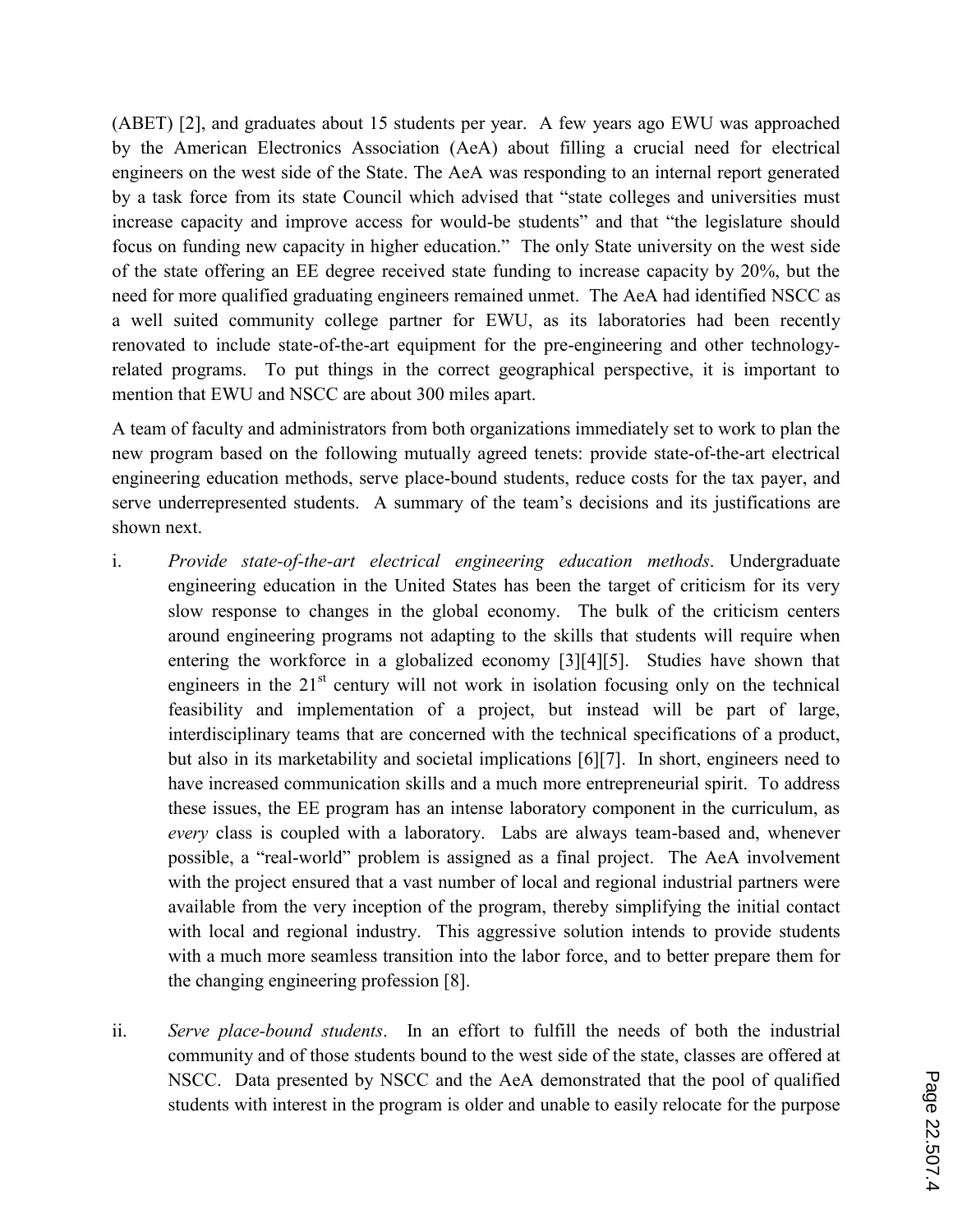of education. These students are typically on a second career, married to a place-bound spouse, or belong to ethnic groups where closeness to family is an essential value [9].

iii. *Reduce costs*. Cost reduction ws addressed from two perspectives: Cost to the tax payer and cost for the student. Financial savings for the state come in the form of more efficient utilization of laboratory and classroom facilities in NSCC. While the ideal scenario would be for laboratories at NSCC and EWU to be identical, efforts were made to ensure that laboratory content could be duplicated in both locations with only minor modifications.

Savings for the student were done in three main ways:

- 1. Ensuring students pay the cheaper community college rates for all lower division courses. EWU does not offer to students in this program any classes that NSCC already offers. Thus, NSCC students must take lower division courses directly from the community college system. A special memorandum of understanding was created accepting some classes listed as 300 level at EWU but offered as a 200-level course at NSCC, such as differential equations. For all of these courses, their content was thoroughly analyzed by faculty and no changes or additions were deemed necessary. As a result of this, only classes from the E&D Department need to be transmitted into the community college, minimizing the logistical effort that would have been required to coordinate with other departments, such as Math and Physics.
- 2. Generating a simplified set of requirements for admission into the program. NSCC is part of a larger community college system that has various campuses, all of which have a common class-numbering system. Faculty from both organizations met and determined a course-by-course one-to-one mapping for all lower division courses, resulting in class duplication being eliminated. As it stands, a student is accepted into the program once Physics III and Calculus III are successfully completed. At this point, students typically have obtained an Associate of Science degree, but this degree is not required for admission. Courses that have been successfully completed at NSCC do not have to be retaken from EWU.
- 3. Creating a curriculum that allows for timely program completion. A curriculum was created that ensures that students taking a full load can finish their programs within two years of entering it, given that all the lower division courses have already been completed. The curriculum is shown in Figure 1. Thus, students fully dedicated to the program will not have to stretch their curriculum beyond two years, at which point they can enter the labor force in full. Additionally, students can take classes at their own pace as they pay per course rather than for full-time (12-18 credits) or part-time (11 credits or less).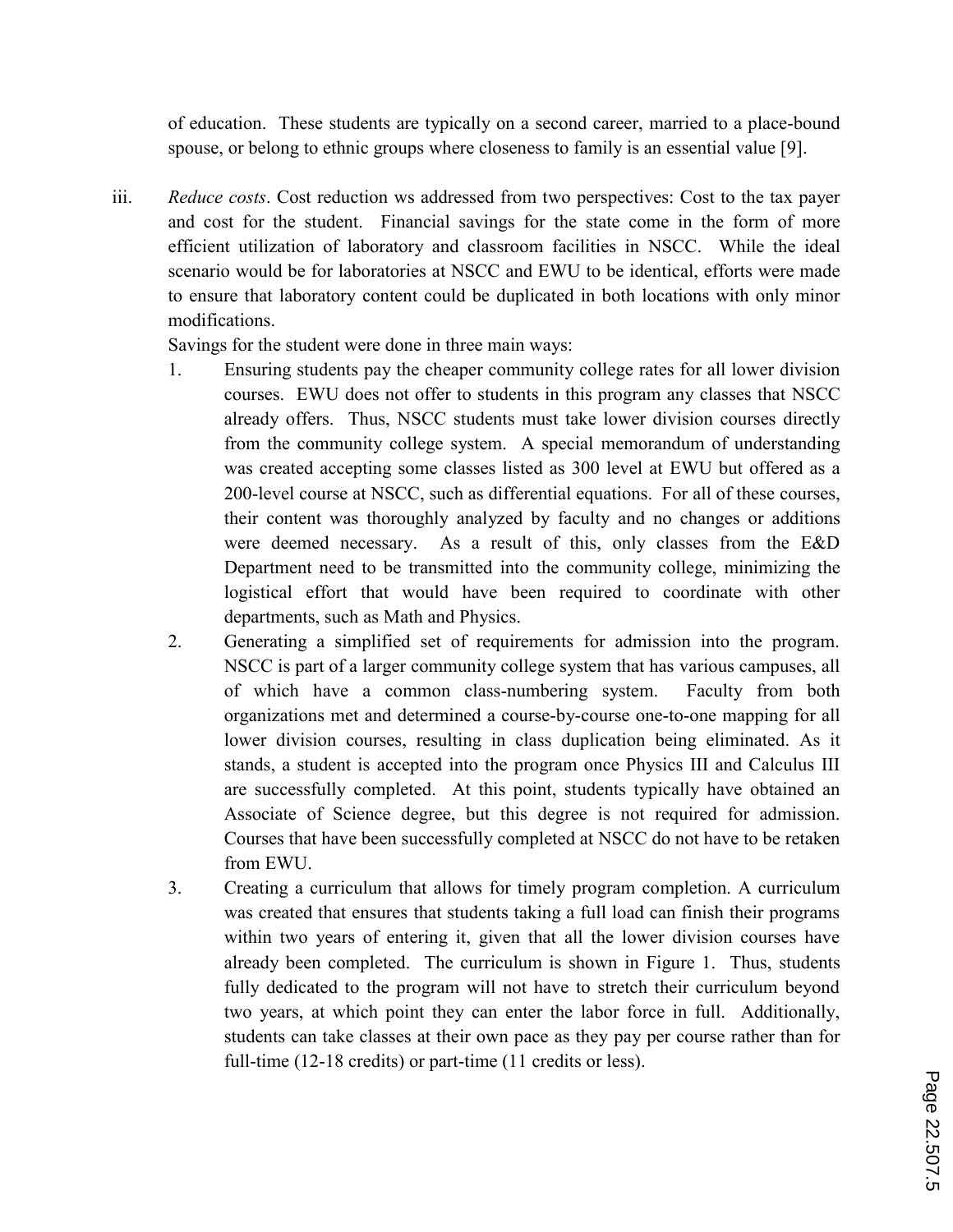| Fall                                                |    | Winter                            |                                   | <b>Spring</b>                      |                |
|-----------------------------------------------------|----|-----------------------------------|-----------------------------------|------------------------------------|----------------|
| Freshman                                            |    |                                   |                                   |                                    |                |
| <b>MATH&amp; 151 Calc. I</b>                        | 5  | <b>MATH&amp; 152 Calc. II</b>     | 5                                 | <b>MATH&amp; 153 Calc. III</b>     | 5              |
| <b>VLPA</b>                                         | 5  | VI.PA                             | 5                                 | VLPA or I&S                        | 5              |
| <b>ENGL&amp; 101</b>                                | 5. | <b>ENGL&amp; 102</b>              | 5                                 | CSC 142 Computer Programming       | 5              |
| Total                                               |    | Total                             | 15                                | Total                              | 15             |
| Sophomore                                           |    |                                   |                                   |                                    |                |
| 1&S                                                 | 5  | ENGL& 230 Technical Writing       | 3                                 | <b>1&amp;S</b>                     | 5              |
| PHYS& 221 Engr. Physics I                           | 5  | PHYS& 222 Engr. Physics II        | 5                                 | MATH 220 Linear Algebra            | 5              |
| Math 224 Multivariable Calculus                     | 5  | MATH 238 Differential Eq          | 5                                 | PHYS& 223 Engr. Physics III        | 5              |
| Total                                               |    | Total                             | 13                                | Total                              | 15             |
| Iunior                                              |    |                                   |                                   |                                    |                |
| CHEM 161 General Chem.                              | 6  | Signals and Systems I (ENGR 320)  | 5                                 | Signals and Systems II (ENGR 321)  | 5              |
| Circuit Theory I (ENGR 209)                         | 5  | Microelectronics I (ENGR 330)     | 5                                 | Microcontroller Systems (ENGR 260) | $\overline{4}$ |
| or ENGR& 204 Electrical Circuits<br>in prior Spring |    |                                   |                                   |                                    |                |
| Tech. and World Civil. (TECH 393)                   | 4  | Circuit Theory II (ENGR 210)      | 5                                 | Cultural/Gender Div.               | 4              |
| Digital Circuits (ENGR160)                          | 4  | Digital Hardware (ENGR250)        | 2                                 | Microelectronics II (ENGR 331)     | 5              |
| Total                                               | 19 | Total                             | 17                                | Total                              | 18             |
| <b>Senior</b>                                       |    |                                   |                                   |                                    |                |
| Energy Systems (ENGR 350)                           | 5  | Stochastic Processes (Engr 383)   | $\overline{4}$                    | <b>HDL (ENGR 360)</b>              | 5              |
| Digital Signal Processing (ENGR 420)                | 5  | Engr. Electromagnetics (ENGR 401) | 5                                 | Digital Communication (ENGR 440)   | 5              |
| CMOS Design (ENGR 430)                              | 5. | Approved Elective                 | 5                                 | Capstone (TECH 490)                | 4              |
|                                                     |    |                                   |                                   | Approved Elective                  | 5              |
| Total                                               |    |                                   |                                   | Total                              | 19             |
|                                                     |    |                                   | 15<br>15 <sup>1</sup><br>15 Total |                                    | 14             |

190

**Figure 1.** Curriculum for EE program NSCC-based students. Note that the classes offered by the community college are indicated in italics.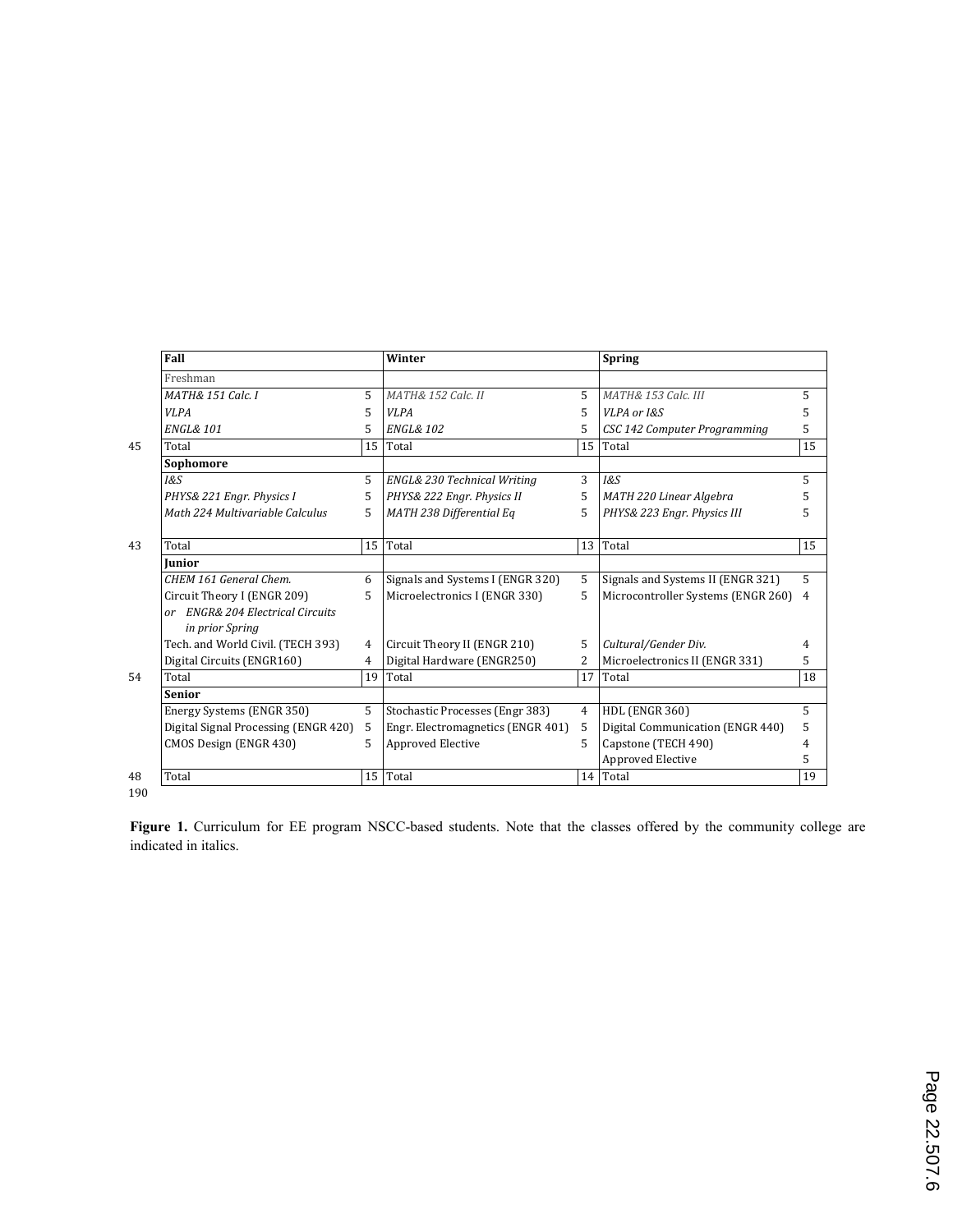iv. *Serve underrepresented students*. Building on the fact that 40% of NSCC's student population comes from diverse ethnic backgrounds, 58% are women, and most are older (average age 31) and place-bound, EWU's EE program is committed to tailoring instruction in a way that suits a variety of learning styles. For example, the program has left significant leeway for service learning components in the classroom, in the form of final projects or in the Senior Capstone class. Service learning typically engages students, faculty and community members in a community project. These types of projects allow students to become connected to the community and, thus, to provide a sense of civic engagement. Surveys have shown overwhelmingly that over 65% of students recognize civic engagement as a critical part of their education [10]. Research further indicates that women learn most effectively when theoretical concepts and classroom examples are clearly linked to real world situation. Additionally, it was been shown that female students excel in hands-on, collaborative educational settings [11][12]. Research further shows that minority students learn better when there is interaction between their experiences and their ideas [13]. More specifically, Hispanic students learn more effectively in collaborative environments that encourage team-based projects [14]. Thus, the experience-based model used in the program, with a lab-intensive curriculum that emphasizes real-world projects, we are serving minority students in engineering.

### **III. Administrative Issues**

As mentioned in the previous section, a dedicated team of faculty and administrators from both institutions worked together to plan the program. This team included three faculty from each institution, the Associate Dean of the College of Science, Health and Engineering from EWU and the Dean of the College of Math, Science, and Social Sciences from NSCC. However, talks were initiated by a meeting led by the presidents of both institutions, as it was clear from the incipient stages that successful negotiations would be successful only if the highest authorities from EWU and NSCC were sold on the project. While the faculty agreed on the class-related issues, administrators dealt with the memorandum of understanding (MOU) that binds the two parties in a yearly agreement. Selected items in the MOU are described with more detail next.

## *Memorandum of Understanding*

The MOU [15] is a covenant between EWU and NSCC that articulates that both institutions agree, among other things, to the following (MOU language in italics):

 *NSCC graduates who hold Direct Transfer Agreement associate degrees may enroll in this B.S. degree program without leaving their home campus. This is in direct agreement*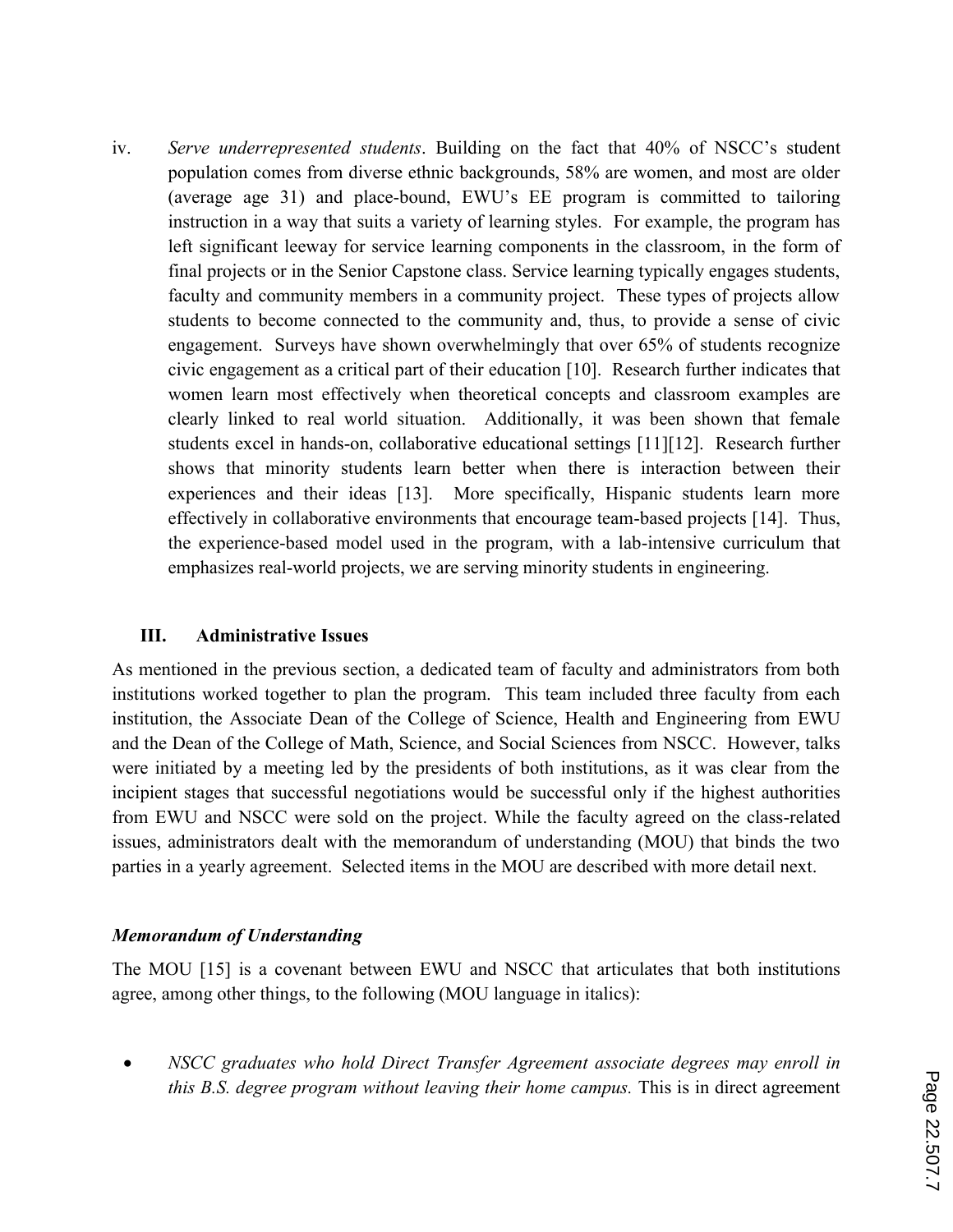with the request of the AeA to generate more qualified electrical engineers in the west side of the state and, at the same time, serve underrepresented, non-traditional students who may be place-bound.

- *EWU recognizes the advantages of joint promotion projects to inform the community about higher education options on the NSCC campus, and seeks opportunities to participate in those efforts*. The burden of recruitment lies within both institutions. While a large part of the students entering this program come from NSCC, there are three community colleges in the Seattle community college system, which serve over 54,000 students. Thus, EWU has stepped up recruitment efforts in the area. The first cohort (i.e. the first junior class) consisted only of 6 students, but the second, with the increased recruitment efforts by both institutions stepped up to 18 students.
- *A minimum of 60 credits at the upper-division level will be required to complete the Bachelor of Science in Electrical Engineering degree. It is expected that [the number full time equivalent students will be maintained at] a minimum of 15 active student enrollments.*While EWU recognizes that this is an important effort, the resources of the State and University are limited. Thus, the program is "self support," which implies that there is no state subvention for student tuition. The break-even point for EWU lies at about 14.5 full-time equivalent students. EWU recognizes that this is a steady-state condition and, thus, is willing to accrue some loss in the first years of the program.
- *The Presidents of Eastern Washington University and North Seattle Community College, or their designees, shall be responsible for the administration of this Agreement. This Agreement shall be reviewed at the completion of each academic year by the appropriate representatives of North Seattle Community College and Eastern Washington University and amendments may be required to maintain an equitable relationship between the two institutions*. This demonstrates the recognition of the need to maintain the highest spheres of administration involved in the program. While collaborative exercises of this nature are always well intentioned, it is not uncommon for them to fail due to political friction between institutions.
- *This Agreement may be terminated or amended by mutual agreement and/or upon no less than 90 days written notice by one party to the other. […] The program will terminate after the last cohort has had sufficient time to complete the required coursework*. A built-in safeguard for students, so that if the program is terminated, students already in the program will be provided with the necessary conditions for them to complete their degrees.

The obligations of each institution are also clearly spelled out in the MOU. They are separated into EWU's and NSCC's as follows:

North Seattle Community College's agrees to provide administrative support as follows: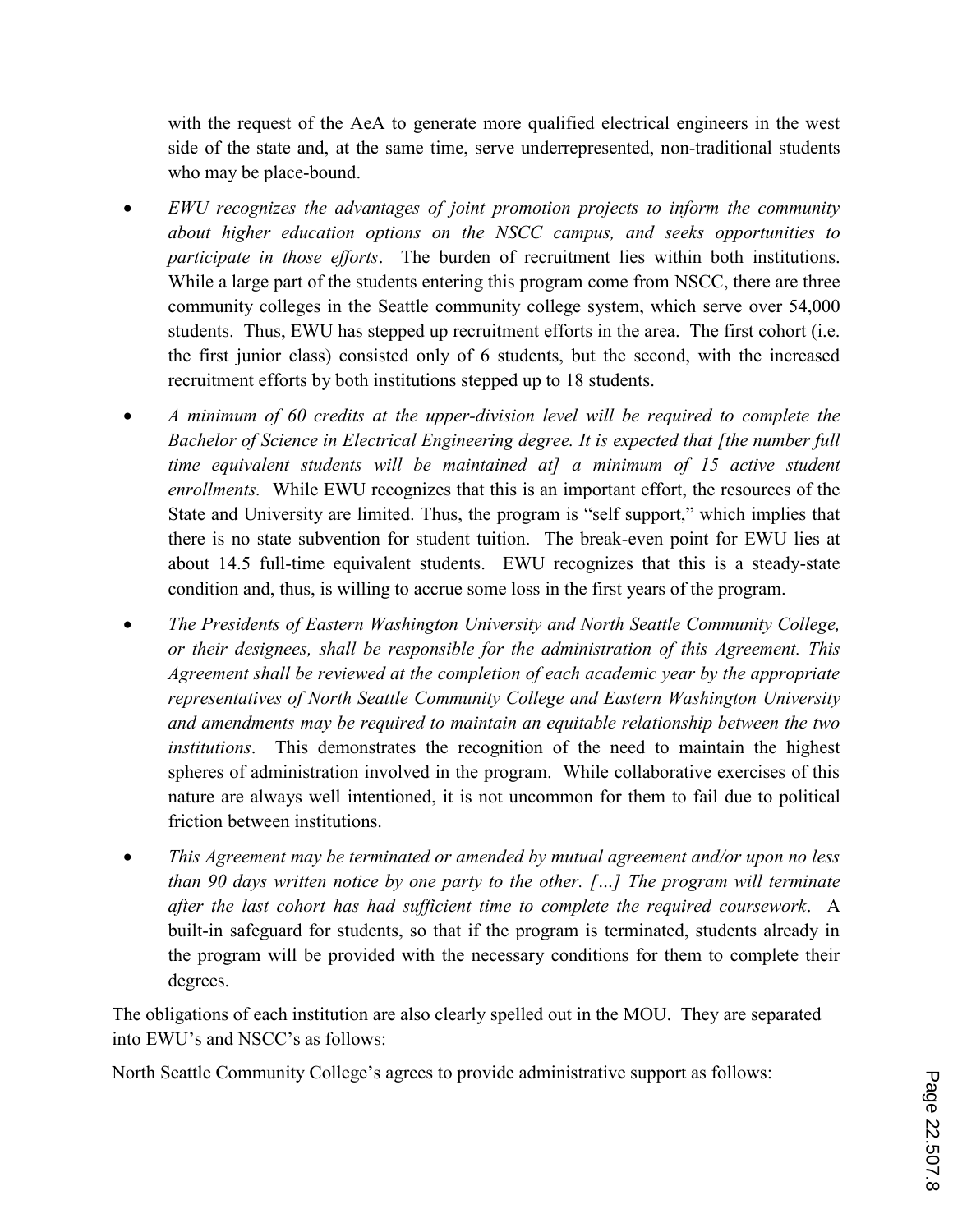- Office space for EWU faculty (and staff if necessary) equivalent to the quality of space provided for NSCC personnel.
- Use of NSCC staff and faculty lounges by EWU staff/faculty offered at the same level as that enjoyed by NSCC staff and faculty.
- Conference rooms and special facilities made available for occasional use when the college determines that the space is available.
- Utilities including heat, lights and custodial services provided at the same level and frequency as other NSCC offices and classrooms. EWU offices will comply, operational needs permitting, with NSCC's Energy Conservation policies.
- Mail Services (outgoing and incoming) provided at the same level as for NSCC offices. EWU will reimburse NSCC for postage at cost.
- Transportation and Parking services for EWU faculty, staff, students and visitors provided at the same level and rates as those of NSCC personnel. Persons utilizing these services will be individually responsible for fees associated with this use.
- Use of NSCC's cafeteria/food services by EWU staff, faculty, students and visitors offered at the same level and rates as those enjoyed by NSCC's personnel.
- Library Support Services offered at the same level as that enjoyed by NSCC staff and faculty.
- Technology Support Services offered at the same level as that enjoyed by NSCC staff and faculty.
- Student Support Services offered at the same level as that enjoyed by NSCC students.

Eastern Washington University agrees to provide support as follows:

- The responsibility for hiring faculty. Any faculty travel costs will be the responsibility of EWU.
- If EWU's occupancy of the classroom space should cause NSCC to incur additional direct costs (i.e., utilities, custodial, security), EWU will reimburse NSCC for those costs.
- EWU will be responsible for registering students and posting student grades by the deadlines established by EWU.

Inasmuch as NSCC is expected to provide office and classroom space and support for the program, EWU reimburses NSCC as detailed below (rates are agreed upon yearly by both institutions):

- For all general support services provided under this agreement, EWU agrees to pay to NSCC starting for: classrooms and office space sufficient to support the program, local telephone service, FAX analog telephone line, key requests, office technology support, audio-visual classroom support, mail service, parking, computer lab usage, wellness center usage, special accommodations for students, student IDs.
- Conference rooms, classrooms, and special facilities for occasional non-program related uses will be rented according to the NSCC room rental schedule.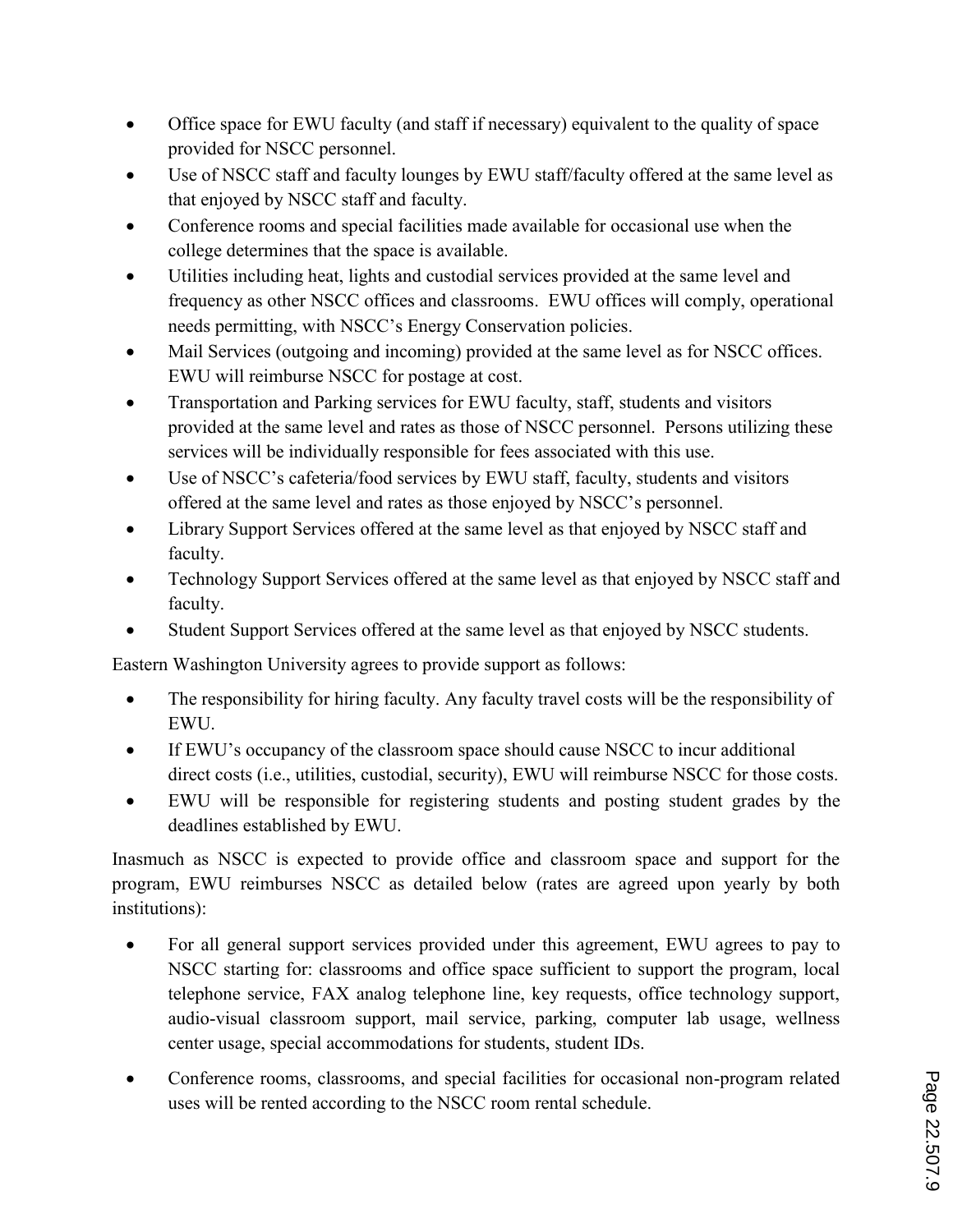For direct, variable operating costs e.g. postage and copy-duplicating, EWU will reimburse on a quarterly basis when invoiced by NSCC.

As expected between any agreement where lawyers are involved, language regarding liability is included to make each institution "responsible for damages to persons or property resulting from the negligent acts or omissions on the part of itself, its employees, or its officers." [15] Additionally, neither EWU nor NSCC "assumes any responsibility to the other party for the consequences of any act or omission of any person, firm, or corporation not a party to this agreement." [15]

## *First Year Results*

The MOU in [15] has been successful in ensuring that the first year of the program in the west side was not plagued with administrative hurdles. A faculty from EWU taught full time in NSCC and was provided with an office, internet access, office support, and access to all pertinent laboratories. The staff and faculty of NSCC were always a good resource when simple things ranging from where the key shop is to what help is available in the college for students with psychological problems. One issue that did come up is the lack of initial communication of the MOU to secretarial staff. Once the MOU was thoroughly disseminated, it became a lot easier to make copies of assignments, mail exams to the main campus, etc.

# **IV. Academic-Related Issues**

The initial stages of the project involved studying other university/community college collaborations (e.g. [16][17][18]), and the faculty spent a significant portion in the design stage looking at the elements that caused both success and failure at the different ventures. From this study, the following recommendations were implemented.

- *Classes must be live, two-way interactive*. The State's K-20 system already in place was tapped to offer classes that are two-way interactive, i.e. the student in the remote location has access not only to audio and video of the instructor (and his/her writing and/or PPT presentations), but can participate in the classroom simply by turning on a microphone on the remote locations. All student desks are equipped with a control that allows the mic to be either on or off. Note that classes are taught for both the NSCC and EWU cohorts at the same time.
- *Laboratories must be done on*-*site and should be supervised by a faculty member.*  Although students could perform laboratories on their own, especially if instruction handouts are very detailed, students can become frustrated by not being able to complete assignments in a timely manner due to lack of access to an instructor. Thus, a full-time faculty from EWU has relocated to Seattle to serve as the lab instructor.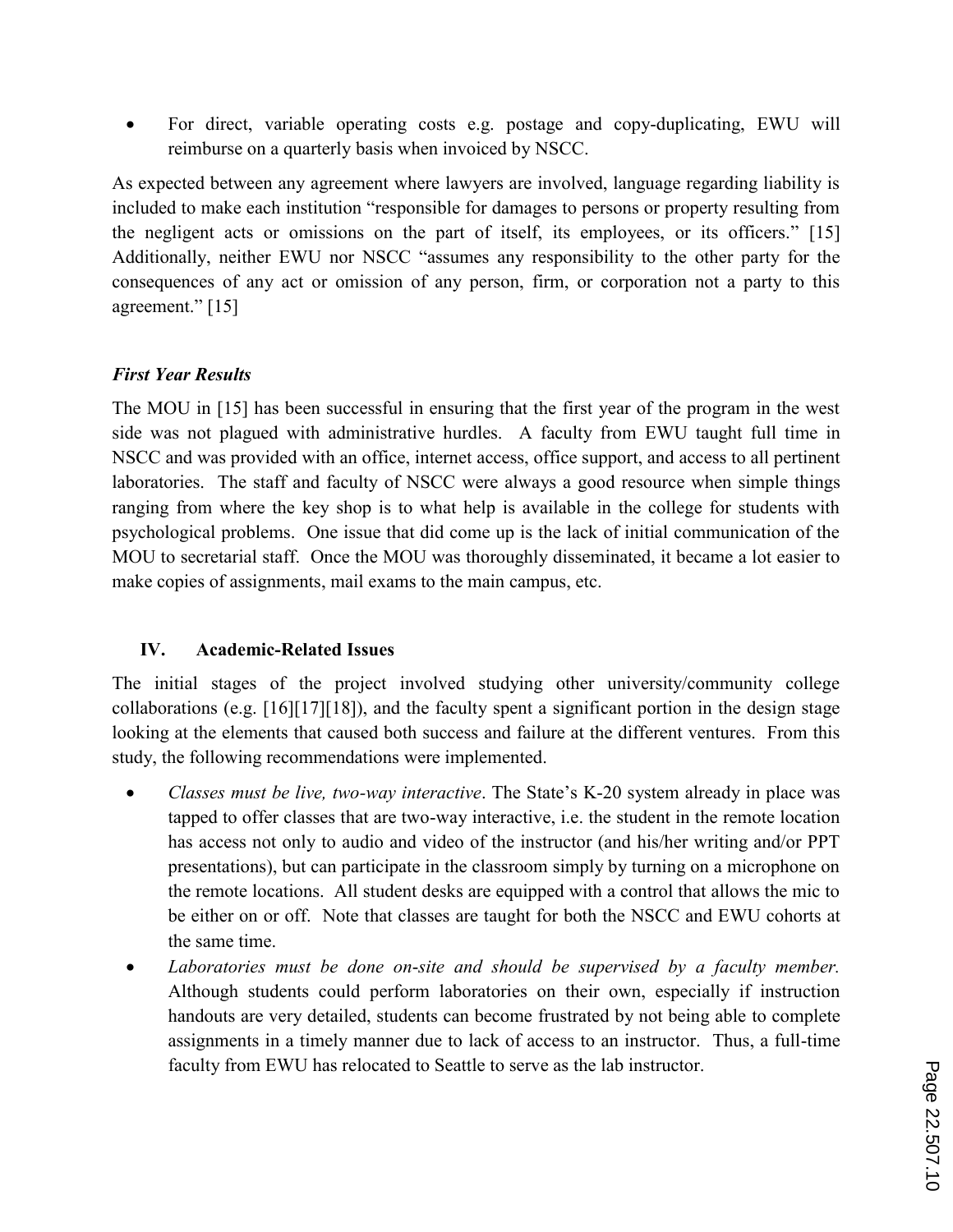- *All course material must be made available to students.* Although the K-20 system is used for transmitting video, audio, and any documents read by a docu-cam, lecture is typically by writing class notes in a tablet PC and transmitting it through Webex, a realtime desktop sharing package. Note that it is also possible to transmit audio through Webex. This allows students not able to make it to class due to work reasons to view class notes and listen to audio in real time. All material is made available to students via the course's website or Blackboard [20], the course management system at EWU.
- *Fast document delivery between EWU and NSCC campuses.* Most communication is done electronically either through email or Blackboard. However, there are many cases where hard copies of documents must be made available to and from either side. Exams, for example, must be quickly delivered to the faculty teaching the class for fast turnaround time of graded work. For these cases, the EWU uses next day delivery through UPS. Students have not voiced concerns about this solution.

### *First Year Comments*

A good measure of student satisfaction is the  $300\%$  increase of student cohorts from 1<sup>st</sup> to 2<sup>nd</sup> years. The 2009-2010 Junior class (all students start as Juniors) had 6 students, the 2010-2011 Junior class has 18 students. Although a fair amount of this is due to the increased recruitment done by EWU in the west side, it is reasonable to assume that word of mouth also played a role. Students are very motivated and, in fact, the top student of the Junior 2009-2010 class came from the remote site.

Class-delivery technology has been very easy to learn, once the tablet is turned on, a few clicks on the touch-screen control panel gets the class going. However, a few glitches had to be smoothed out along the way. For example, microphone levels in the EWU site had to be tuned carefully for the sound of students turning a page in their notebooks not to become a distraction to the remote location. Class was disrupted a couple of times by loss of connection, due to a hard to detect loose connection, etc. A survey of students, however, showed unexpected patience with the technological glitches. The shift from receiving instruction on the whiteboard to watching it in a screen, however, proved to be distracting for students at the EWU site. Note that the same notes transmitted through Webex to the remote site are put on a screen in the classroom. However, just as faculty adapted their teaching style to using a stylus and a tablet, it is apparent that students adapt their learning styles to the new deliver method after only a few days.

Students at the NSCC site have expressed satisfaction about having an instructor available to provide help during labs and to be the on-site advisor. The increased student-faculty interaction led to a very convivial relationship among both parties, thereby creating a great environment for student learning. It has to be said that one faculty member teaching all labs can lead to a high burnout rate. Note, however, that faculty from the NSCC site can (and do) teach classes that are beamed to the EWU site, thus making EWU the remote site. In the future, as the NSCC cohorts become larger (and more faculty are hired), it will be desirable to increase the number of classes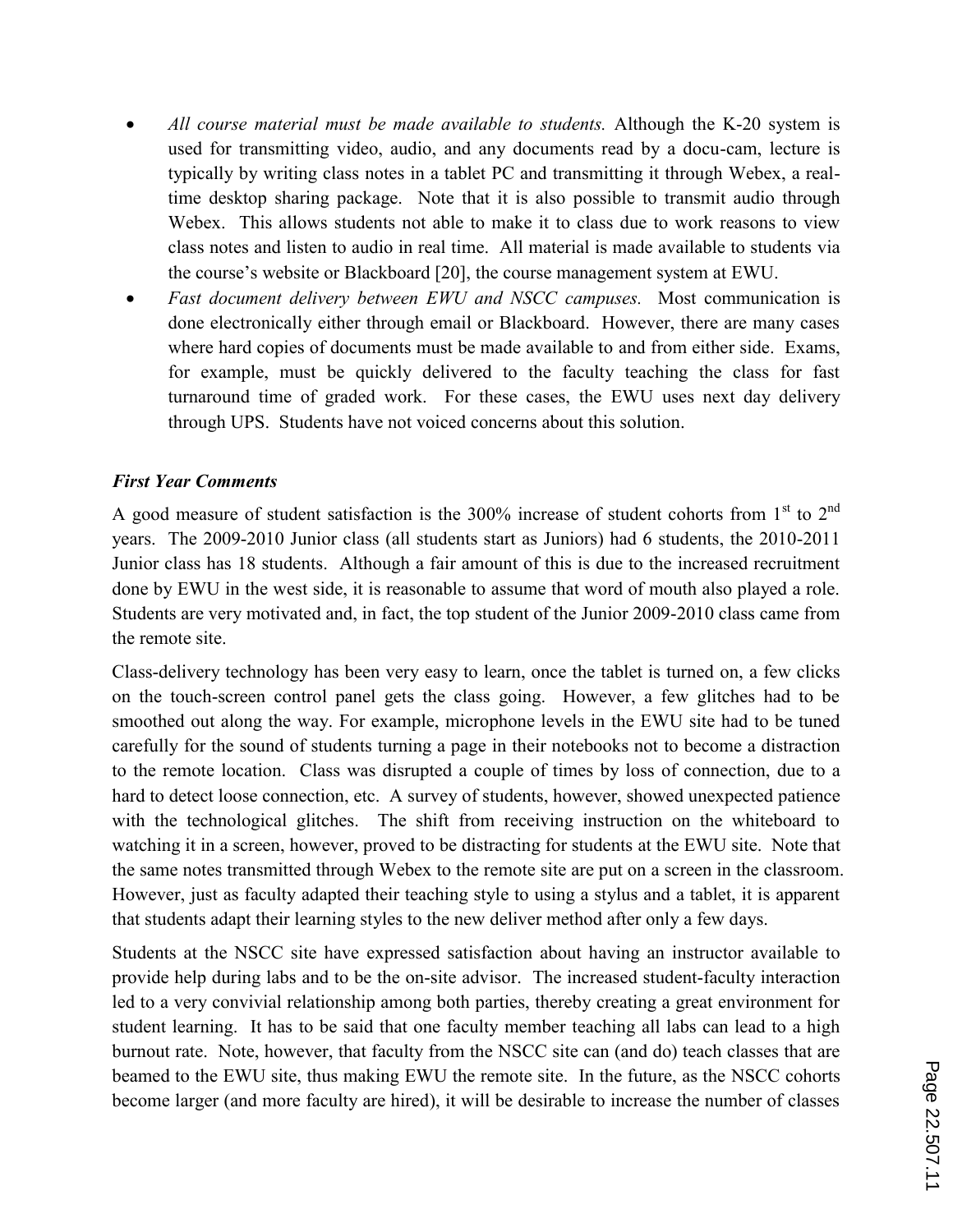taught from NSCC or, for that matter, duplicate classes so that they are taught independently in both sites.

Although students have on-site help, they are encouraged to seek help from the class-instructur either through email or by phone. This has led to a much larger amount of time dedicated to electronic communication that with a normal, on-site only class. The university has provided financial compensation to account for this. It is worth noting that faculty do travel to NSCC at least once per term to provide further one-on-one help to students.

## **V. Conclusions**

This paper has documented the dual-site distance education program in electrical engineering done through the collaboration between EWU and NSCC. The program, taught through a combination of two-way interactive lectures and on-site laboratory sessions, has a healthy enrollment. The program was implemented after careful planning done by a team of faculty and administrators from both institutions. Technology has proven to be a neutral player in class delivery, not a negative one as was initially expected. Collaborations between four-year institutions and community colleges are beneficial to the state as it better utilizes laboratories and classrooms which may have not been used to capacity before. It is possible that dual-site programs are going to become more common as we couple financial problems with the need for more qualified graduating engineers. Should that happen, we believe that the model adopted by EWU and NSCC can be duplicated by other institutions.

# **VI. Bibliography**

- [1] Ira Fink. *Campus Planning and Facility Development: An Annotated Bibliography,* Fourth Edition. Berkeley, California: Ira Fink and Associates, Inc., 2002, 197 pp.
- [2] Website of the Accreditation Board for Engineering and Technology http://www.abet.org
- [3] Olds B. M., Moskal B. M. and Miller R., "Assessment in engineering education: evolution, approaches and future collaborations," *Journal of Engineering Education*, vol. 94, No. 1, pp. 13-26, January 2005.
- [4] Berman, E. and Khalil, T., "US technological competitiveness in the global economy: A survey," *International Journal of Technology Management,* Volume 7, Numbers 4-5, pp. 347-358, 2009.
- [5] Jamieson, L., "Engineering Education in a Changing World," *The Bridge,* 6 (Spring 2007).
- [6] P. D. Galloway, *The 21st-Century Engineer: A Proposal for Engineering Education Reform*, American Society of Civil Engineers Press, 2007.
- [7] National Academy of Engineering, *The Engineer of 2020: Visions of Engineering in the New Century*, National Academies Press, 2004.
- [8] Committee of the Engineer of 2020, *Educating the Engineer of 2020,* National Academies Press, 2005.